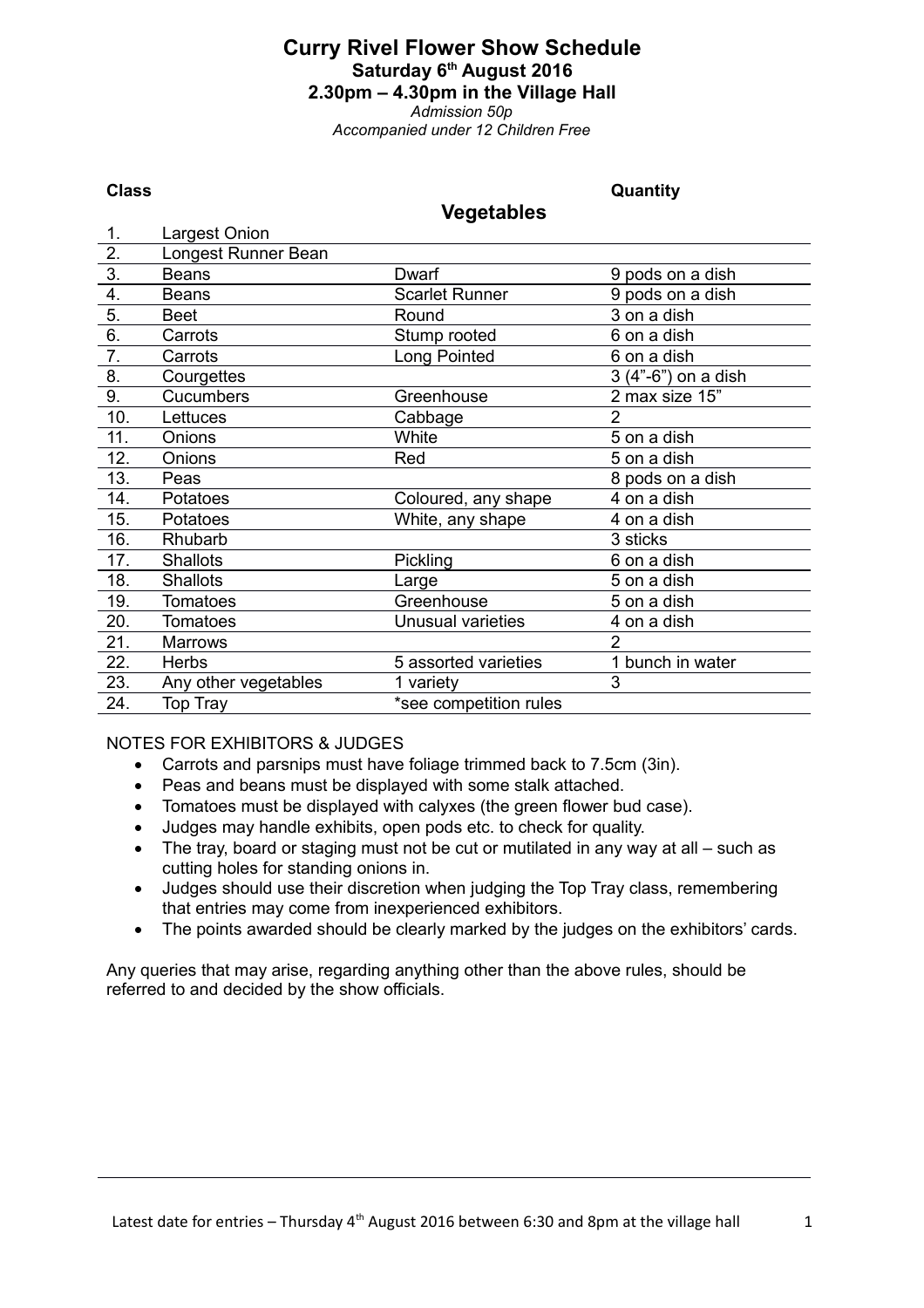# **Curry Rivel Flower Show Schedule Saturday 6th August 2016 2.30pm – 4.30pm in the Village Hall** *Admission 50p*

*Accompanied under 12 Children Free*

| <b>Class</b>  |                                      |                             | Quantity                   |  |  |  |
|---------------|--------------------------------------|-----------------------------|----------------------------|--|--|--|
|               |                                      | <b>Flowers</b>              |                            |  |  |  |
| 25.           | <b>Top Vase</b>                      | *see competition rules      |                            |  |  |  |
| 26.           | Antirrhinums                         | Mixed colours               | 5 in vase                  |  |  |  |
| 27.           | Antirrhinum                          | Any variety                 | Single bloom in vase       |  |  |  |
| 28.           | Aster                                | Any variety mixed colours   | 4 stems in vase            |  |  |  |
| 29.           | Begonia                              | Double                      | 1 in pot not over 10" dia  |  |  |  |
| 30.           | <b>Cacti or Succulent collection</b> |                             | 3, one in each pot         |  |  |  |
| 31.           | Carnations                           | Border, own foliage         | 5 in vase                  |  |  |  |
| 32.           | Carnations                           | Perpetual, own foliage      | 5 in vase                  |  |  |  |
| 33.           | <b>Dahlias</b>                       | Cacti                       | 3 in vase                  |  |  |  |
| 34.           | <b>Dahlias</b>                       | Decorative                  | 3 in vase                  |  |  |  |
| 35.           | <b>Dahlias</b>                       | Pom Pom                     | 3 in vase                  |  |  |  |
| 36.           | <b>Fuchsias</b>                      |                             | 1 in pot, not over 10" dia |  |  |  |
| 37.           | Gladioli                             | Large, mixed colours        | 3 in vase                  |  |  |  |
| 38.           | Pelargonium                          |                             | 1 in pot                   |  |  |  |
| 39.           | Outdoor Plant Foliage or Flowering   |                             |                            |  |  |  |
| 40.           | <b>Roses</b>                         | <b>Hybrid Tea</b>           | 4 blooms in vase           |  |  |  |
| 41.           | <b>Roses</b>                         | Modern eg Austin variety    | 4 blooms in vase           |  |  |  |
| 42.           | Roses                                | Single Specimen             | 1 in vase                  |  |  |  |
| 43.           | <b>Sweet Peas</b>                    | Same colour                 | 5 in vase                  |  |  |  |
| 44.           | <b>Sweet Peas</b>                    | Various colours             | 6 in vase                  |  |  |  |
| 45.           | <b>House Plants</b>                  | Flowering                   | 1 in pot                   |  |  |  |
| 46.           | <b>House Plants</b>                  | Foliage                     | 1 in pot                   |  |  |  |
| 47.           | <b>Mixed Annuals</b>                 |                             | 1 vase                     |  |  |  |
| 48.           | Perennials                           |                             | 1 vase                     |  |  |  |
| 49.           | <b>Orchid Plant</b>                  |                             | 1 in pot                   |  |  |  |
| <b>Fruits</b> |                                      |                             |                            |  |  |  |
| 51.           | Currants                             | (A)Red (B)White or (C)Black | 6 stalks                   |  |  |  |
| 52.           | Any Berry variety                    |                             | 12 on a dish               |  |  |  |
| 53.           | <b>Blackberries</b>                  | Cultivated                  | 12 on a dish               |  |  |  |
| 54.           | Raspberries                          |                             | 12 on a dish               |  |  |  |
| 55.           | Apples                               | <b>Dessert</b>              | 5 on a dish                |  |  |  |
| 56.           | Apples                               | Cooking                     | 5 on a dish                |  |  |  |
| 57.           | Plums                                |                             | 5 on a dish                |  |  |  |
| 58.           | Collection of fruit                  |                             | 5 kinds on a dish          |  |  |  |

NOTES FOR EXHIBITORS & JUDGES

- Flowering stems can be taken from ANY flowering plant.
- The different kinds of plants need to be taken from different genera. For instance pinks, carnations and sweet Williams – which are all dianthus – would not be classed as different kinds.
- Use only fresh, home grown flowers. No dried or silk flowers allowed.
- A vase, by definition, is any vessel that can be used to hold cut flowers and which is taller than it is wide at its widest point.
- The Garden News Top Vase class is open for anyone to enter and is not intended purely for growers who regularly display in single species classes at shows.
- Judges should use their discretion when judging the Top Vase class, bearing in mind that entries may come from inexperienced exhibitors.

Latest date for entries – Thursday  $4<sup>th</sup>$  August 2016 between 6:30 and 8pm at the village hall 2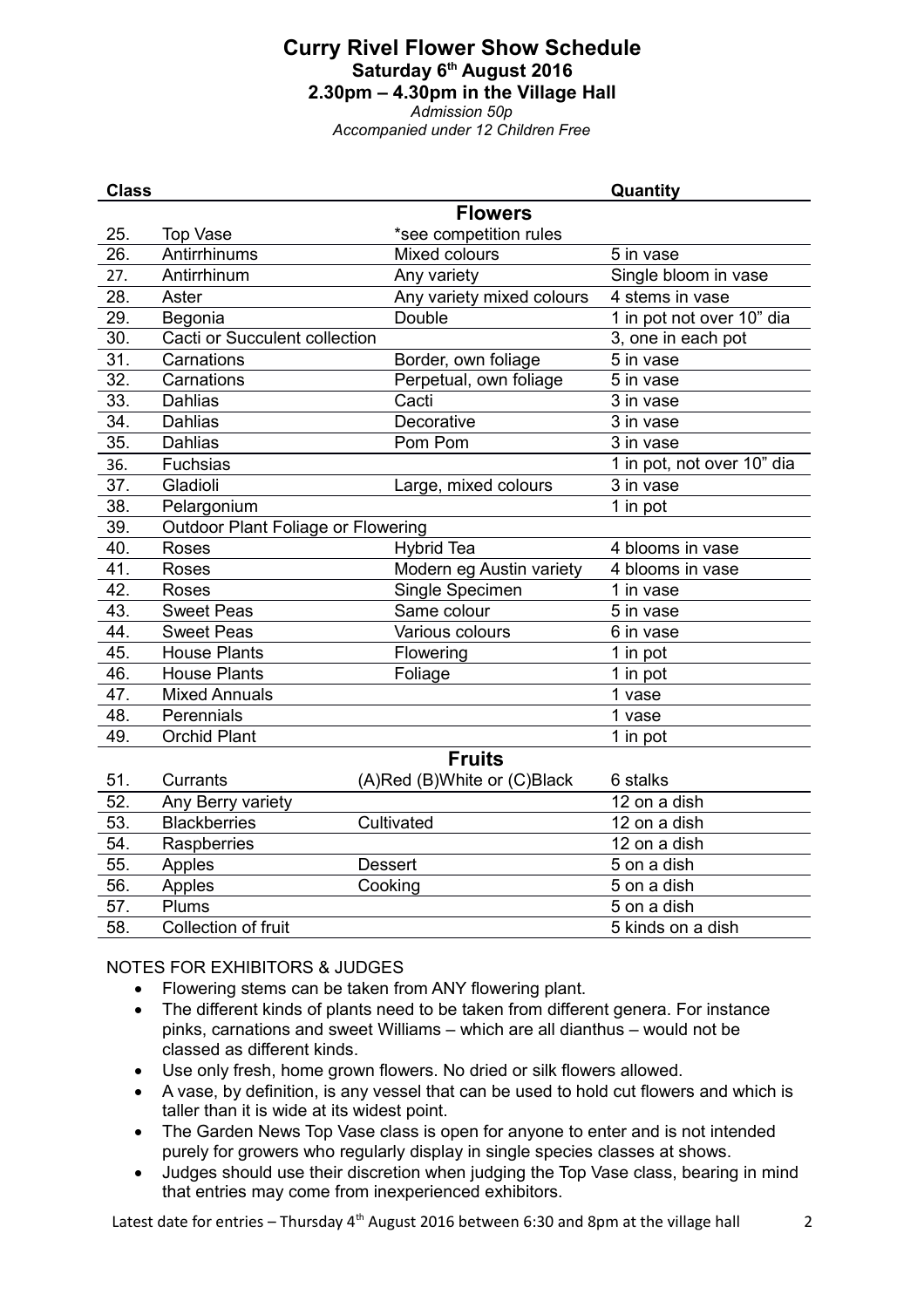## **Curry Rivel Flower Show Schedule Saturday 6th August 2016 2.30pm – 4.30pm in the Village Hall** *Admission 50p*

*Accompanied under 12 Children Free*

**Class Quantity**

- Please note that the display has to be viewed all round.
- The points awarded should be clearly marked by the judges on the exhibitors' cards.

### **Decorative Section Class** 59. Presentation Basket for a 90<sup>th</sup> Birthday. Not exceeding 18" (45cm) overall 60. Exhibit using a kitchen utensil with herbs predominately. Not exceeding 12" (37cm) height 61. An exhibit depicting 'summertime' garden plant material to predominate, not exceeding 15" (45cm) overall **Home made Cakes, Jams, jellies etc** 62. Sugar craft Flowers On a 6"-8" diameter cake 63. Shortbread **Own recipe** 6"-8" diameter 64. Victoria sponge Own recipe (jam only) No dusting sugar on top 6"-8" diameter. 65. Fruit cake Own recipe 6"-8" diameter 66. Jam 1 Jar 67. Jelly 1 Jar 68. Marmalade With fresh fruit only 1 Jar 69. Chutney 1 Jar 70. 1lb Loaf of Bread Brown or White 71. Small Cakes Fancy Fancy 4 in a dish 72. Small Scones Plain Plain 4 in a dish 73. Sausages Rolls **4** in a dish **MEN ONLY** 74. Sausage Rolls **4** in a dish 75. Shortbread biscuits 5 on a plate 76. Lemon Drizzle Cake 11b loaf tin **Painting Section** 77. (a) 'Summerlands' (The Levels) (unmounted) 12" x 10" (b) A painting of your choice **Craft Section** 78. Apron (full or waist) 79. Napkin Ring **Children up to 8 years of age** 81. 90<sup>th</sup> Birthday Card 82. Vegetable carved or decorated into an animal 83. Garden on a plate **Children 9/12 years of age** 81a 90<sup>th</sup> Birthday Party 82a Vegetable carved or decorated into an animal 83a Garden on a plate **Open Class – Photography** (all to be unmounted) 90. Photograph of a Sleeping Animal – up to 7" x 5" 91. Photograph of Sport – up to 7" x 5" 93. Photograph of your choice – up to 7" x 5"

Any queries that may arise should be referred to, and decided by, the show officials. Latest date for entries – Thursday  $4<sup>th</sup>$  August 2016 between 6:30 and 8pm at the village hall  $3<sup>3</sup>$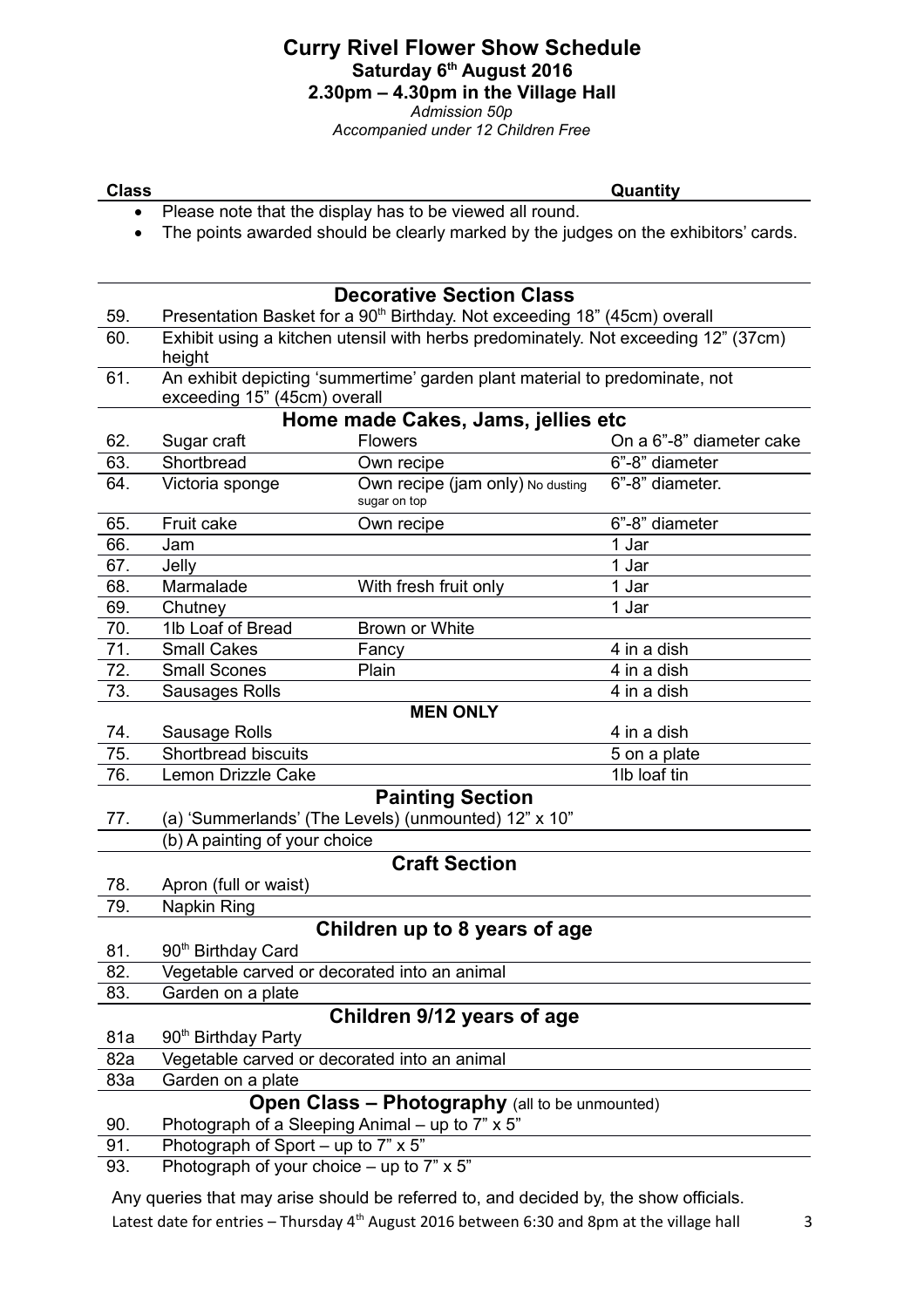**Curry Rivel Flower Show Schedule Saturday 6th August 2016 2.30pm – 4.30pm in the Village Hall** *Admission 50p Accompanied under 12 Children Free*

#### **RULES**

- 1. All exhibitors must be amateurs and reside within 5 mile radius of Curry Rivel
- 2. All exhibits to be staged between 8:00am and not later than 10:30am on Saturday  $6<sup>th</sup>$ August 2016.
- 3. All containers to be supplied by the exhibitors at their own risk.
- 4. Only two entries may be entered by any one exhibitor in any class.
- 5. The decision of the judges will be final.
- 6. Entry fee 20p (children's section 10p)
- 7. Entry forms with fees to show secretary at the village hall on Thursday  $4<sup>th</sup>$  August 2016 between 6:30pm and 8:00pm.
- 8. All exhibits to be removed between 4:30pm and 5:00pm on the day of the show.

#### **\*Top Tray Rules**

1. The Garden News Top tray is for a collection of three types of vegetables taken from the following list of fifteen. The quantity of each vegetable required for the collection is given in brackets.

| Aubergine (2)                                                                               | Carrots (3)                      | Cauliflowers (2) | Courgette (3) |
|---------------------------------------------------------------------------------------------|----------------------------------|------------------|---------------|
| Cucumber (2)                                                                                | French Beans (6 pods) Onions (3) |                  | Parsnips (3)  |
| Peas (6 pods)                                                                               | Peppers (3)                      | Potatoes (3)     | Red Beet (3)  |
| Runner Beans (6 pods)                                                                       | Sweetcorn (2)                    | Tomatoes (6)     |               |
| Each tupe of vegatable will be judged out of a total of 20 points. This is split into three |                                  |                  |               |

Each type of vegetable will be judged out of a total of 20 points. This is split into three sections as follows:

- 7 points for size, shape and colour
- 7 points for condition
- 6 points for uniformity
- The overall mark will be out of a total of 60
- 2. All vegetables are to be displayed for effect. The vegetables must be displayed within an are measuring 45cm by 60cm (18x24in) without bending any part of them. No part of the exhibit may exceed the size of the tray. A tray or board measuring 45cm by 60cm (18x24in) can be used to display the vegetables, or any area can simply be marked on the staging. Where a tray has a lip or edge, it is the internal measurements that must not exceed 45cm by 60cm (18x24in).
- 3. A black cloth is permitted, and the tray painted. Parsley is allowed for garnishing, but no other foliage or accessories, such as plates, sand, rings and so on, will be allowed. Onion tops may be tied or whipped using raffia or string.
- 4. The winner of the garden News Top Class will receive a Garden news Certificate plus £10 of DTBrown vouchers. The runner up will receive a £5 D T Brown voucher and the third place will receive a £3 D T Brown voucher. These vouchers are to be used by 31<sup>st</sup> December 2016 for seeds via mail order only.

#### \*\*Top Vase

- 1. The Top Vase class is for a vase of mixed flowering stems containing a total of between 5 and 10, taken from a minimum of two different kinds of plants. Please note that two different KINDS of plants, two varieties of the same plant are NOT two kinds.
- 2. The display is judged out of a total of 35 points, split into 25 points for the colour, form, condition, quality and freshness of the flowers on display, and 10 points for the overall presentation and effects of the flowers in the vase. The vase will be viewed from all directions. Judging of flowers should be to the normal rules used for other classes.

Latest date for entries – Thursday  $4<sup>th</sup>$  August 2016 between 6:30 and 8pm at the village hall  $4<sup>th</sup>$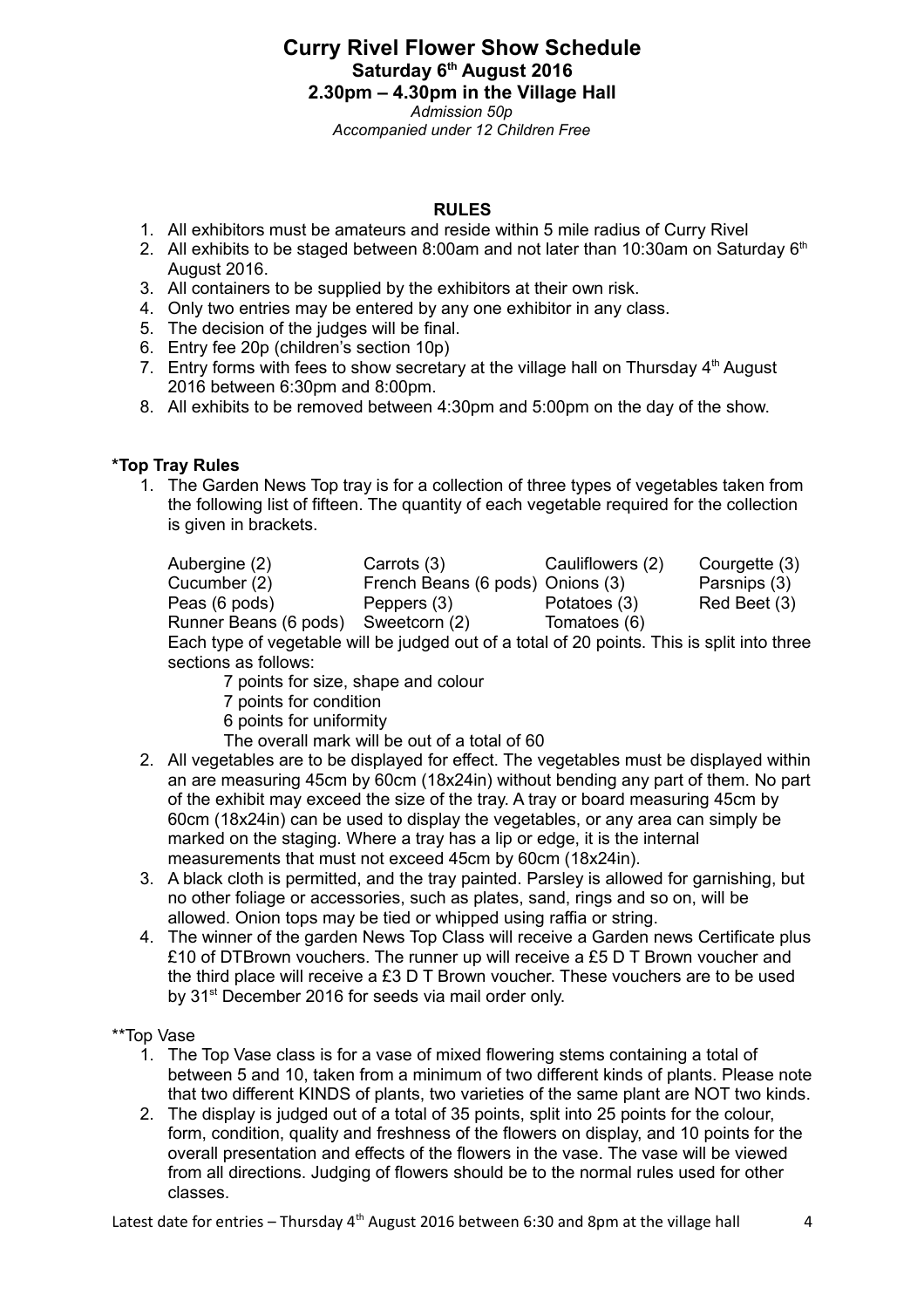#### **Curry Rivel Flower Show Schedule Saturday 6th August 2016 2.30pm – 4.30pm in the Village Hall** *Admission 50p Accompanied under 12 Children Free*

- 3. Stems used in the display must be showing flowers only, no seed heads or berries will be allowed.
- 4. The vase can be any shape and size and made from any material but, must be in proportion to the display. No marks are awarded for the vase itself.
- 5. No accessories such as bows and additional foliage will be allowed. Foliage which is growing naturally from the flowering stem, and still attached to that stem. Is allowed. Packing material – including florists' foam – to keep the stems in place is allowed.

# **President : Tim Schroder Chair : Anne Hembrow**

# **Awards**

The **'Neville Monk' Perpetual Cup –** Exhibitor with highest points total in the Vegetable section (Classes 1 to 23)

The **'George Woodrow' Perpetual Cup** – Exhibitor with highest points total in the Flower section (Classes 26-48)

**Flower Show Committee Perpetual Cup** presented for the best Fuchsia Entry (Class 36)

**Orchid Cup** (Class 49)

The **'Mike Fussell' Perpetual Cup** – Exhibitor with highest points total in the Fruit section (Classes 51 to 58)

The **'Derek Annett's' Perpetual Cup** – Exhibitor with highest points total in the Decorative section (Classes 59 to 61)

**The 'Rosemary Leaf' Perpetual Cup** – Exhibit containing the best garden plant material in the Decorative section (Classes 59 to 61)

The **'Pemberton' Perpetual Challenge Cup** – Exhibitor with highest points total in the Home-Made Cakes, Jellies, Jams, etc section (Classes 62 to 73)

**Men Only Cup** (Classes 74 to 75)

The **'Anne Hembrow' Perpetual Cup** – Winning exhibitor in the Painting section (Classes 77a & 77b)

The **'David Macey' Perpetual Cup** – Child judged overall winner in Children's section (Classes 80 to 86 & aged up to 8 years of age)

The **'United Reform Church'** Perpetual Cup – Child judged overall winner in Children's section (Classes 80 to 86a & aged 9 to 12 years of age)

**Curry Rivel News Perpetual Cup** for Photography (Classes 90 to 93)

## *Please ensure that your Cups are returned at latest by Thurs 6th Aug 2016*

## **POINTS First 4pts Second 3pts Third 2pts**

Latest date for entries – Thursday  $4<sup>th</sup>$  August 2016 between 6:30 and 8pm at the village hall  $5<sup>th</sup>$